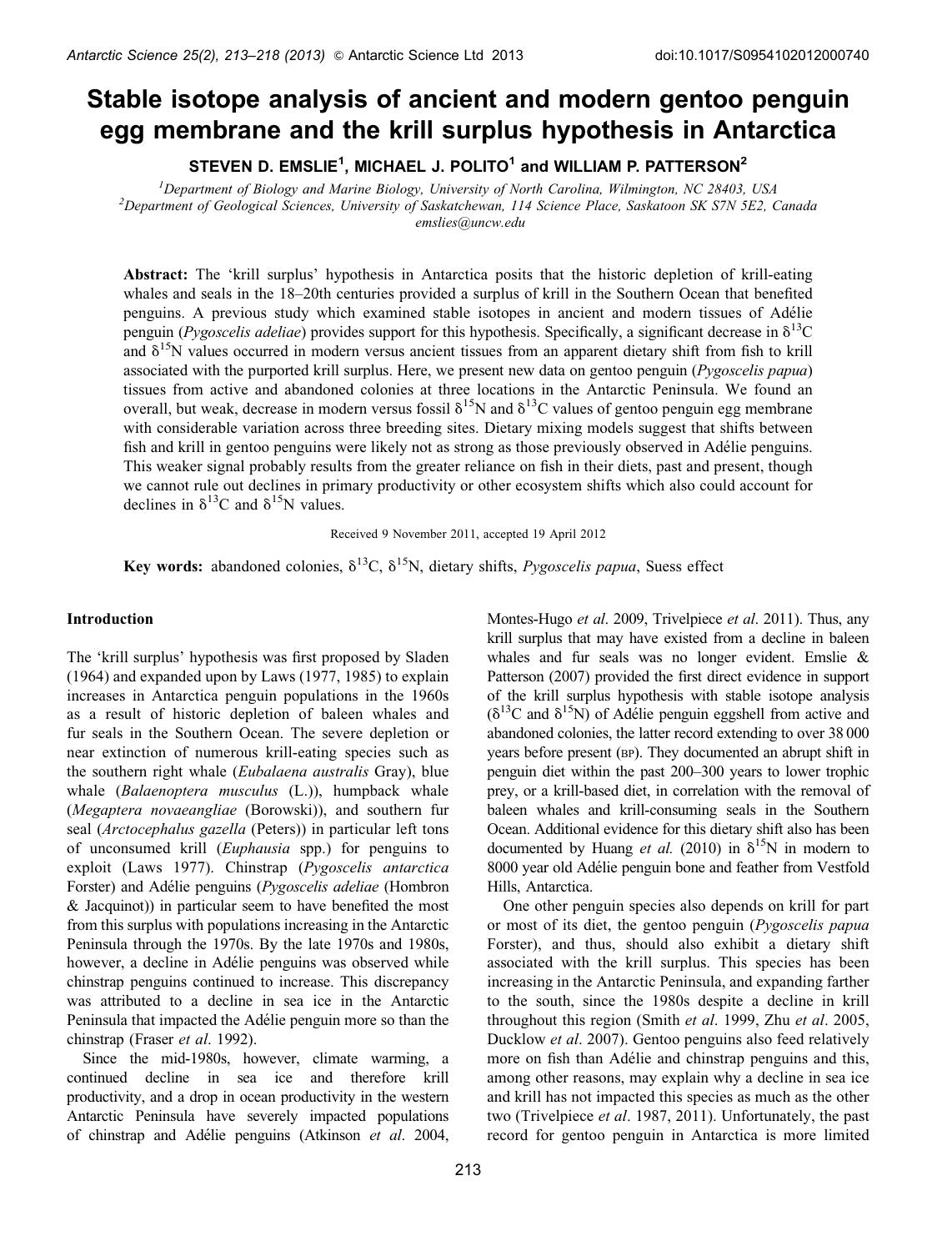<span id="page-1-0"></span>

**Fig. 1.** Map of the Antarctic Peninsula (inset) with details of boxed area showing the location of sampling sites on Livingston, Ardley, and King George islands.

than that for the Adélie penguin and only a few ancient deposits have been located and sampled.

Emslie *et al*. ([2003\)](#page-5-0) reported excavations of abandoned gentoo penguin colonies at King George Island, Antarctic Peninsula. Although the material recovered was relatively young in age, dating to the late Holocene or 500–600 BP after correcting and calibrating for the marine carbon reservoir effect, it was still older than when the purported 'krill surplus' began at about 150–200 years ago. A recent paper by Emslie *et al*. ([2011\)](#page-5-0) reported excavations of gentoo penguin colonies at Byers Peninsula, Livingston Island. This record also is relatively young, dating to the past 1000 years, with ancient DNA extracted from penguin eggshell membranes to verify the identification of the penguin species. Finally, one other gentoo penguin deposit reported herein was excavated in 2011 at an active colony on Ardley Island, King George Island, where penguin occupation has existed for at least the past 2400 years (Wang *et al*. [2007](#page-5-0)). Our excavations produced additional penguin tissues that predate the krill surplus. Here, we present stable isotope analysis of ancient and modern gentoo penguin eggshell membrane from all three of these localities to determine if this species also underwent an historic dietary shift in accordance with the krill surplus hypothesis. We focused our analyses on egg membrane (the inner lining of the eggshell) because it has preserved better than other tissues in the ancient gentoo penguin deposits that we investigated.

# **Methods**

## *Study sites and sample collection*

Eggshell membrane was recovered during excavations of abandoned gentoo penguin colonies at two locations in the Antarctic Peninsula: Copa Site 3 at King George Island (Emslie *et al*. [2003\)](#page-5-0) and from Mound 3 at Devils Point, Byers Peninsula, Livingston Island (Fig. 1; Emslie *et al*. [2011](#page-5-0)). The egg membrane samples from Copa Site 3 were recovered from levels 2 ( $n = 5$ ) and 3 ( $n = 5$ ); those from Byers Mound 3 were recovered from levels 2, 4, 5, 7, and 8  $(n = 6$  samples per level). Identification of gentoo penguin tissue from these sites was confirmed with ancient DNA analyses. Modern eggshell membrane samples were collected near active gentoo penguin colonies at Byers Peninsula ( $n = 22$ ) and Admiralty Bay, King George Island  $(n = 20)$ , in 2008/09 and at Ardley Island  $(n = 20)$  in 2010/11. These samples were collected by gathering recently hatched eggs in and near the colonies or recently depredated eggs near skua (*Stercorarius* spp.) nests near the colonies.

We also sampled modern and older sediment at four locations (Sites 1–4) within an active gentoo penguin

Table I. Radiocarbon dates with calibrated 2or ranges on gentoo penguin egg membrane from Copa Site 3 and Ardley Island Sites 1 and 4, Antarctic Peninsula. All dates were completed at the University of California-Irvine AMS Facility and the University of Georgia Accelerator Mass Spectrometry facility and are catalogued with UCIAMS and UGAMS numbers, respectively. The conventional radiocarbon ages were calibrated using the Calib 6.0 program and a  $\Delta R = 700 \pm 50$  years to produce 2 $\sigma$  ranges in calendar years BP. The mid-point of these ranges was used to assign ages to associated membranes by level; an asterisk (\*) indicates mid-points calculated using the minimum and maximum of multiple dates from the same stratigraphic level.

| Lab $#$                             | Sample $#$ | Location             | Radiocarbon age | Calibrated $2\sigma$ range | Mid-point |
|-------------------------------------|------------|----------------------|-----------------|----------------------------|-----------|
| <sup>1</sup><br><b>UCIAMS 75543</b> |            | Copa Site 3 Lev 2    | $1310 \pm 20$   | $405 - 95$                 | 250       |
| <b>UCIAMS 75544</b>                 |            | Copa Site 3 Lev 3    | $1330 \pm 20$   | $415 - 130$                | $295*$    |
| <b>UGAMS 8853</b>                   | 60B        | Ardley Site 1 Lev 3  | $1450 \pm 25$   | $485 - 285$                | 385       |
| <b>UGAMS 8852</b>                   | 41A        | Ardley Site 1 Lev 4  | $1250 \pm 25$   | $285 - 45$                 | 165       |
| <b>UGAMS 8685</b>                   | 21A        | Ardley Site 1 Lev 6  | $1450 \pm 25$   | $485 - 285$                | 385       |
| <b>UGAMS 8684</b>                   | 11A        | Ardley Site 1 Lev 7  | $1560 \pm 25$   | 600-370                    | 485       |
| <b>UGAMS 8682</b>                   | 1 A        | Ardley Site 1 Lev 8  | $2050 \pm 25$   | $1025 - 760$               | $765*$    |
| <b>UGAMS 8683</b>                   | 2A         | Ardley Site 1 Lev 8  | $1690 \pm 25$   | 660-500                    | $765*$    |
| <b>UGAMS 8687</b>                   | 42A        | Ardley Site 4 bottom | $1530 \pm 25$   | 535-320                    | $465*$    |
| <b>UGAMS 8688</b>                   | 43 A       | Ardley Site 4 bottom | $1570 \pm 25$   | 610-390                    | $465*$    |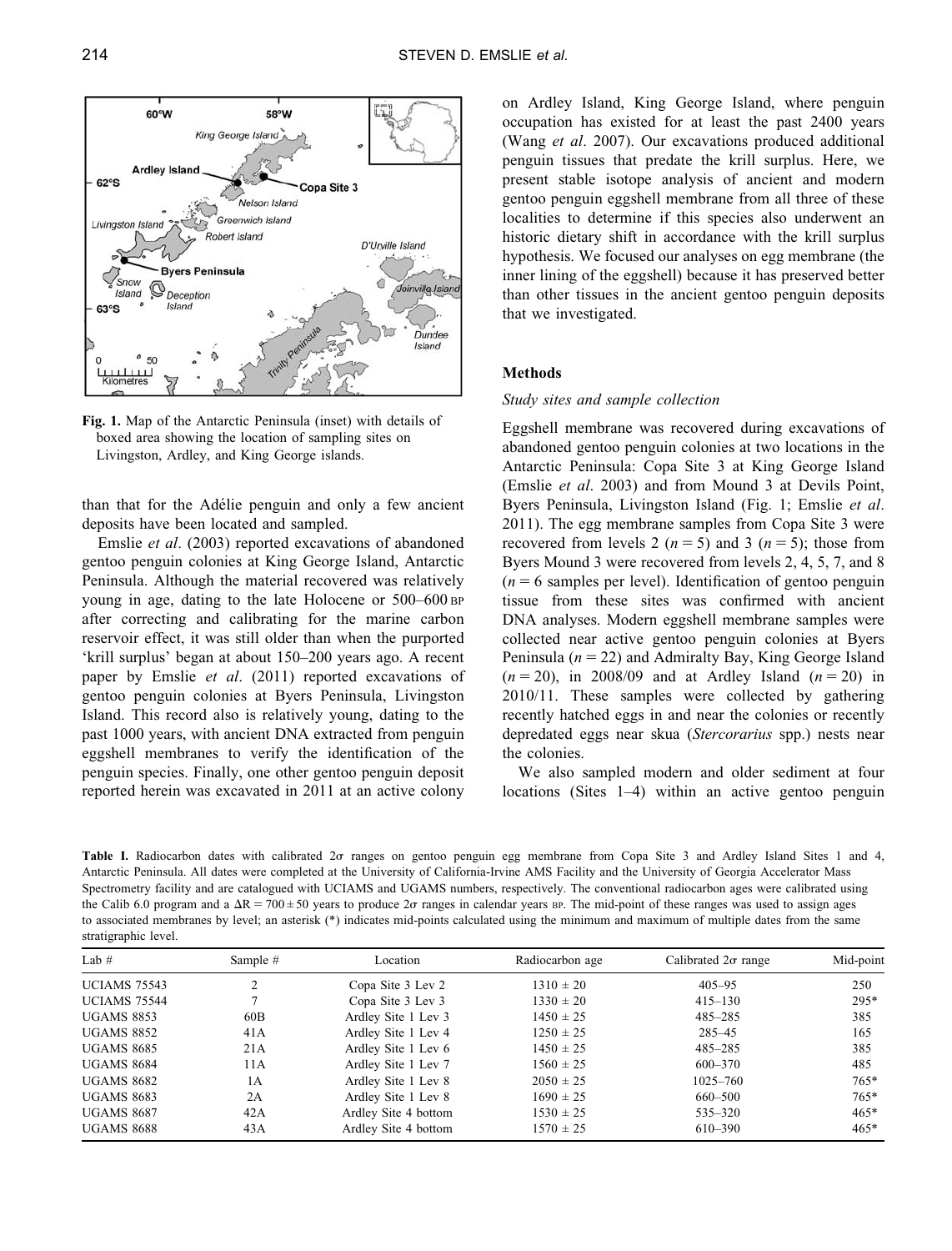<span id="page-2-0"></span>colony on the east end of Ardley Island, King George Island, in January 2011 [\(Fig. 1; Table I\)](#page-1-0). These areas were excavated in 5–10 cm levels to the bottom of ornithogenic deposits to a depth of 60 cm below surface at each site using methodology similar to excavations at Copa and Byers. All excavated sediment were screen-washed and sorted using the methods of Emslie *et al*. [\(2003](#page-5-0), [2011](#page-5-0)). Two of these locations, Sites 1 and 4 (62°13'00.6"S, 58°55'13.0"W and 62°12'43.7"S, 58°55'06.6"W, respectively) produced enough egg membrane for use in stable isotope analyses here. At Site 1, egg membrane was recovered and analyzed from levels 3  $(n = 10)$ , 4  $(n = 11)$ , 6  $(n = 10)$ , 7  $(n = 10)$ , and 8  $(n = 10)$ , including samples that were split in half and used for radiocarbon dating ([Table I](#page-1-0)). Site 4 was a 60 cm deep deposit below an active penguin mound. The bottom 5 cm of this deposit was sampled to recover ten egg membrane samples used here.

#### *Sample preparation and stable isotope analysis*

All egg membranes recovered from excavated deposits were rinsed with distilled water and if necessary cleaned with a small brush to remove any adhering dirt and other matter. Egg membranes from modern egg samples were extracted from the inner shell surface, cleaned with a small brush and rinsed in distilled water to remove any organic material adhering to the membrane. Approximately 0.5 mg of clean, dry egg membrane was loaded into tin cups, flash-combusted (Thermo-Finnigan and Costech ECS4010 elemental analyzers) and analysed for  $\delta^{13}$ C and  $\delta^{15}$ N through Con-Flo III devices interfaced with Thermo Finnigan Delta Plus XL and Delta V Plus continuous-flow stable isotope ratio mass spectrometers. Raw  $\delta$  values were normalized using IAEA NO-3, IAEA CH-6, USGS-40, USGS-41 and internal standards. Precision was better than  $\pm 0.2\%$  for both carbon and nitrogen isotope values. Stable isotope abundances are expressed in  $\delta$  notation in per mil (%), according to the following equation:

$$
\delta X = [(R_{sample}/R_{standard})-1] \cdot 1000
$$

Where X is  $^{13}$ C or  $^{15}$ N and R is the corresponding ratio <sup>13</sup>C  $/12$ C or <sup>15</sup>N  $/14$ N. The *R*<sub>standard</sub> values relative to the Vienna PeeDee Belemnite (VPDB) standard for 13C and atmospheric  $N_2$  (AIR) standard for <sup>15</sup>N.

#### *Radiocarbon dating*

Radiocarbon dates were obtained from penguin egg membrane, eggshell, feather, or bone at all sites investigated here. Most dates have been published elsewhere for Copa Site 3 (Emslie *et al*. [2003\)](#page-5-0) and for the abandoned mounds at Byers Peninsula (Emslie *et al*. [2011\)](#page-5-0). Here, two additional dates were completed on egg membrane from Copa Site 3. Radiocarbon analyses were also conducted on eight egg membrane samples from



**Fig. 2.** Gentoo penguin  $\delta^{13}$ C (top) and  $\delta^{15}$ N (bottom) values of ancient and modern egg membrane from three sites in the Antarctic Peninsula: Byers Peninsula, Livingston Island, Mound 3 (diamonds), Copa Site 3, King George Island (squares), and Ardley Island Sites 1 and 4 (triangles). Plotted ages are mid-points of calibrated  $2\sigma$  ranges in calendar years BP from dates obtained on samples from each stratigraphic level.

excavated sediment at Ardley Island Sites 1 and 4 ([Table I](#page-1-0)). All membrane samples were split in half so that one-half could be used for stable isotope analysis and the other half for radiocarbon analysis. This method provides an absolute date for stable isotope results reported here.

All dates were corrected and calibrated for the marinecarbon reservoir effect using Calib 4.2 to 6.0.2 version software (Stuiver & Reimer [1993](#page-5-0); http://calib.qub.ac.uk/ calib) and a  $\Delta R = 700 \pm 50$  BP to obtain a  $2\sigma$  calibrated range in calendar years BP. The minimum and maximum ages of these ranges were rounded to the nearest five years. Egg membranes used for stable isotope but not radiocarbon analysis were assigned ages in accordance with dated membranes and other tissues from the same stratigraphic level. To simplify analysis and data plots, the date corresponding to the mid-point of each  $2\sigma$  calibrated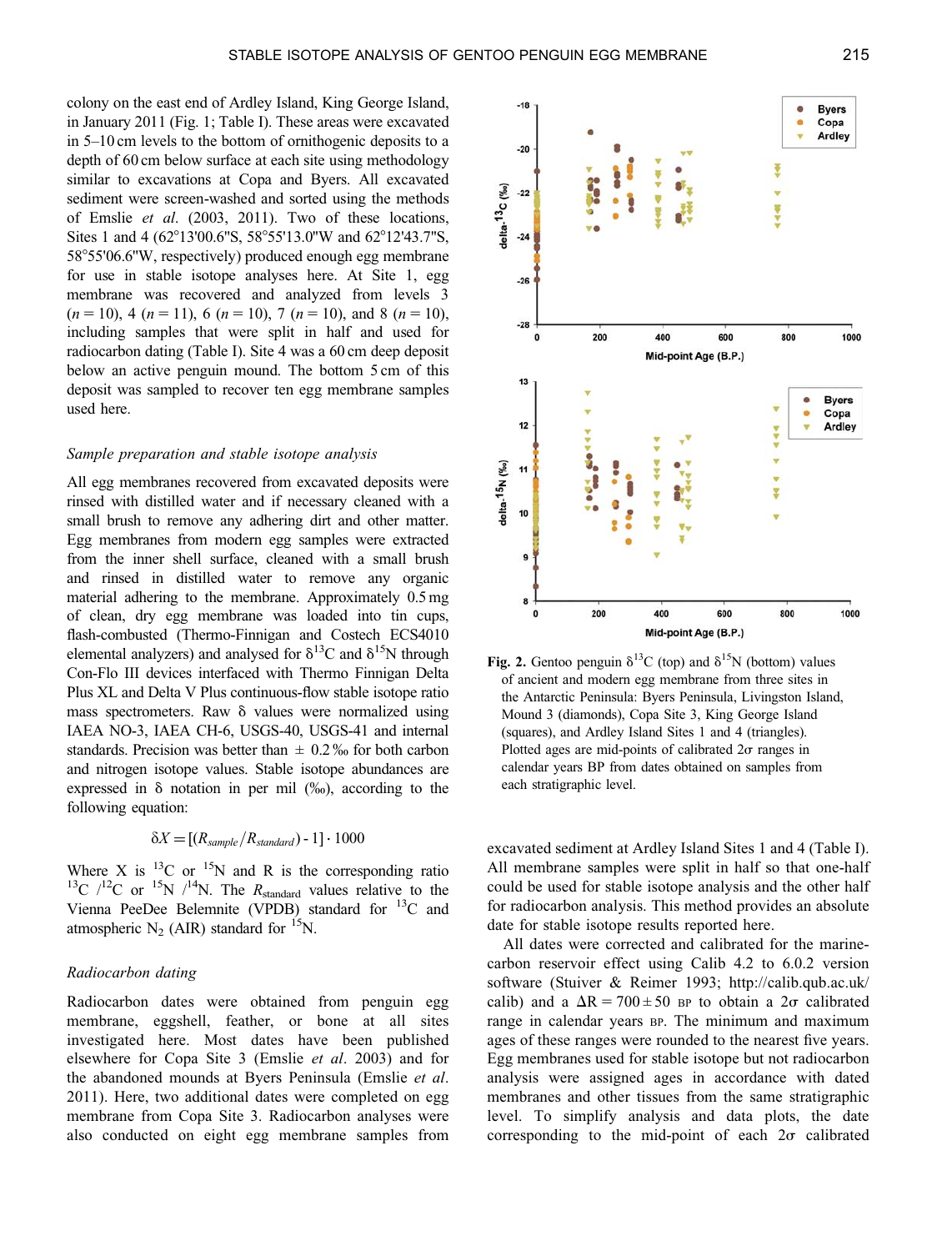<span id="page-3-0"></span>**Table II.** Mean  $\pm$  SD of eggshell membrane  $\delta^{13}C$  and  $\delta^{15}N$  values and the estimated percent krill (*Euphausia superba*) and fish (*Lepidonotothen squamifrons*) in the diets of ancient and modern gentoo penguins from Copa Site 3 and Ardley Sites 1 and 4, King George Island, and Devils Point, Byers Peninsula, Livingston Island. The C:N ratio also is given for each sample group. Diet estimates are provided with 95% confidence intervals (in parentheses) and were calculated using a two-source Bayesian mixing model (Parnell *et al*. [2010\)](#page-5-0). Modern samples were collected at Byers Peninsula and King George Island in 2008/09, and at Ardley Island in 2010/11. Superscript letters for ancient versus modern stable isotope values within each locality indicate significant differences if letters differ (Tukey Kramer post-hoc tests,  $P < 0.05$ ).

| Location/age                       | $\boldsymbol{n}$ | C/N           | $\delta^{13}C$ (%)      | $δ15N$ (‰)             | $%$ krill           | $%$ fish            |
|------------------------------------|------------------|---------------|-------------------------|------------------------|---------------------|---------------------|
| Byers Peninsula, Livingston Island |                  |               |                         |                        |                     |                     |
| Modern                             | 22               | $3.2 \pm 0.2$ | $-23.7 \pm 0.9^{\circ}$ | $9.7 \pm 0.7^{\rm a}$  | $70.8(66.9-74.6)$   | $29.2(25.4 - 33.1)$ |
| Ancient                            | 30               | $3.2 \pm 0.1$ | $-21.8 \pm 1.0^{b}$     | $10.7 \pm 0.4^b$       | $53.7(50.7-56.6)$   | $46.3(43.4 - 49.3)$ |
| Copa Site 3, King George Island    |                  |               |                         |                        |                     |                     |
| Modern                             | 20               | $3.2 \pm 0.1$ | $-23.4 \pm 0.6^{\circ}$ | $10.5 \pm 0.4^{\circ}$ | 59.1 (55.4–62.9)    | $40.9(37.1 - 44.6)$ |
| Ancient                            | 10               | $3.3 \pm 0.0$ | $-21.8 \pm 0.9^{\rm b}$ | $9.9 \pm 0.5^{\rm b}$  | $64.1(58.3-69.7)$   | $35.9(30.3 - 41.7)$ |
| Ardley Island, King George Island  |                  |               |                         |                        |                     |                     |
| Modern                             | 20               | $3.1 \pm 0.1$ | $-22.5 \pm 0.4^{\circ}$ | $9.9 \pm 0.4^{\circ}$  | $64.9(61.3 - 68.5)$ | $35.1(31.5-38.7)$   |
| Ancient                            | 61               | $3.3 \pm 0.1$ | $-22.3 \pm 0.8^{\rm a}$ | $10.7 \pm 0.8^{\rm b}$ | $52.6(50.0-55.2)$   | $47.4(44.8 - 50.0)$ |
| All Locations                      |                  |               |                         |                        |                     |                     |
| Modern                             | 62               | $3.2 \pm 0.2$ | $-23.2 \pm 0.9^{\rm a}$ | $10.0 \pm 0.6^{\circ}$ | $65.7(63.6 - 67.8)$ | $34.3(32.2 - 36.4)$ |
| Ancient                            | 101              | $3.3 \pm 0.1$ | $-22.1 \pm 0.9^{\rm b}$ | $10.6 \pm 0.7^b$       | $54.0(52.2 - 55.8)$ | $46.0(44.2 - 47.8)$ |

range was used as an estimated age for those samples associated with that date. When multiple dates were available from the same stratigraphic level, the minimum and maximum of all calibrated ranges collectively was used to calculate the mid-point. For example, three calibrated ranges for one date from level 7 Byers Mound 3 were 455–225, 210–200, and 160–150 BP with the minimum and maximum range as 455–150 yielding a midpoint of approximately 305 BP.

# *Statistical analysis*

Dietary shifts were first assessed by comparing modern and ancient eggshell membrane  $\delta^{13}$ C and  $\delta^{15}$ N values across and within each site. As the mid-point date of all calibrated ranges predated the purported initiation of the krill surplus in Antarctica, all ancient samples from each locality were used to calculate mean isotope values for those localities for comparison to means from modern egg membrane samples. A two-way ANOVA with Tukey-Kramer multiple comparison tests was then used to assess differences in mean  $\delta^{13}$ C and  $\delta^{15}$ N values with age (ancient versus modern) and locality (Copa, Byers, and Ardley) as independent variables. Significance was assumed at  $P < 0.05$ .

In addition, we used a two-source Bayesian mixing model (Parnell *et al*. [2010\)](#page-5-0) in the R environment (R Development Core Team 2007) to quantify shifts between fish and krill consumption between modern and ancient time periods across and within each site. We used published stable isotope values ( $\delta^{13}$ C,  $\delta^{15}$ N) of Antarctic krill (*Euphausia superba* Dana) and a common prey fish species (*Lepidonotothen squamifrons* (Günther)) collected from the northern Antarctic Peninsula and South Shetland Islands from 2005/06 to 2008/09 as our two prey sources (Polito *et al*. [2011\)](#page-5-0). For this model we incorporated gentoo penguin egg membrane discrimination factors  $(\delta^{13}C)$ : 2.8  $\pm$  0.5;  $\delta^{15}$ N: 4.4  $\pm$  0.5; Polito *et al.* [2009,](#page-5-0) M. Polito, unpublished data) and ran 1 million iterations, thinned by 15, with an initial discard of the first 40 000 resulting in 64 000 posterior draws. While this mixing model approach may be informative for examining diet shifts over time, it does not account for variation in krill and fish stable isotope values between modern and ancient time periods. As in other studies, detailed historical stable isotope data from krill and fish prey species, that are currently unavailable, are required to conclusively validate comparisons between modern and ancient times (Bond & Jones [2009](#page-5-0)).

# **Results**

Mid-points of calibrated radiocarbon dates from dates reported here [\(Table I](#page-1-0)) and in Emslie *et al*. ([2003, 2011](#page-5-0)) indicate that all egg membrane samples from ancient deposits are at least 165 years old or older.  $\delta^{13}$ C and  $\delta^{15}$ N values of these ancient membranes were plotted with modern egg membranes collected at the same localities ([Fig. 2\)](#page-2-0). After averaging all ancient sample  $\delta^{13}$ C and  $\delta^{15}$ N results regardless of age (Table II) and comparing these means to those of the modern egg membranes, we found a significant decline in mean values of both  $\delta^{13}$ C (-1.1\%).  $F_{1, 162} = 68.90, P < 0.0001$ ) and  $\delta^{15}$ N values (-0.6%;  $F_{1, 162} = 14.35, P < 0.0002$ . Similarly, mixing model results suggest an overall 11.7% increase in the proportion of krill in modern gentoo penguin diets across all sites, relative to ancient samples (Table II). While there were no differences in egg membrane  $\delta^{13}$ C and  $\delta^{15}$ N values across sites independent of age  $(F_{2, 162} < 2.54, P > 0.0820)$ , a significant interaction occurred between time period and site for both  $\delta^{13}$ C and  $\delta^{15}$ N (*F*<sub>2, 162</sub> > 12.58, *P* < 0.0001). This interaction occurred because Copa had a 0.6% increase in  $\delta^{15}N$  from ancient to modern, opposite of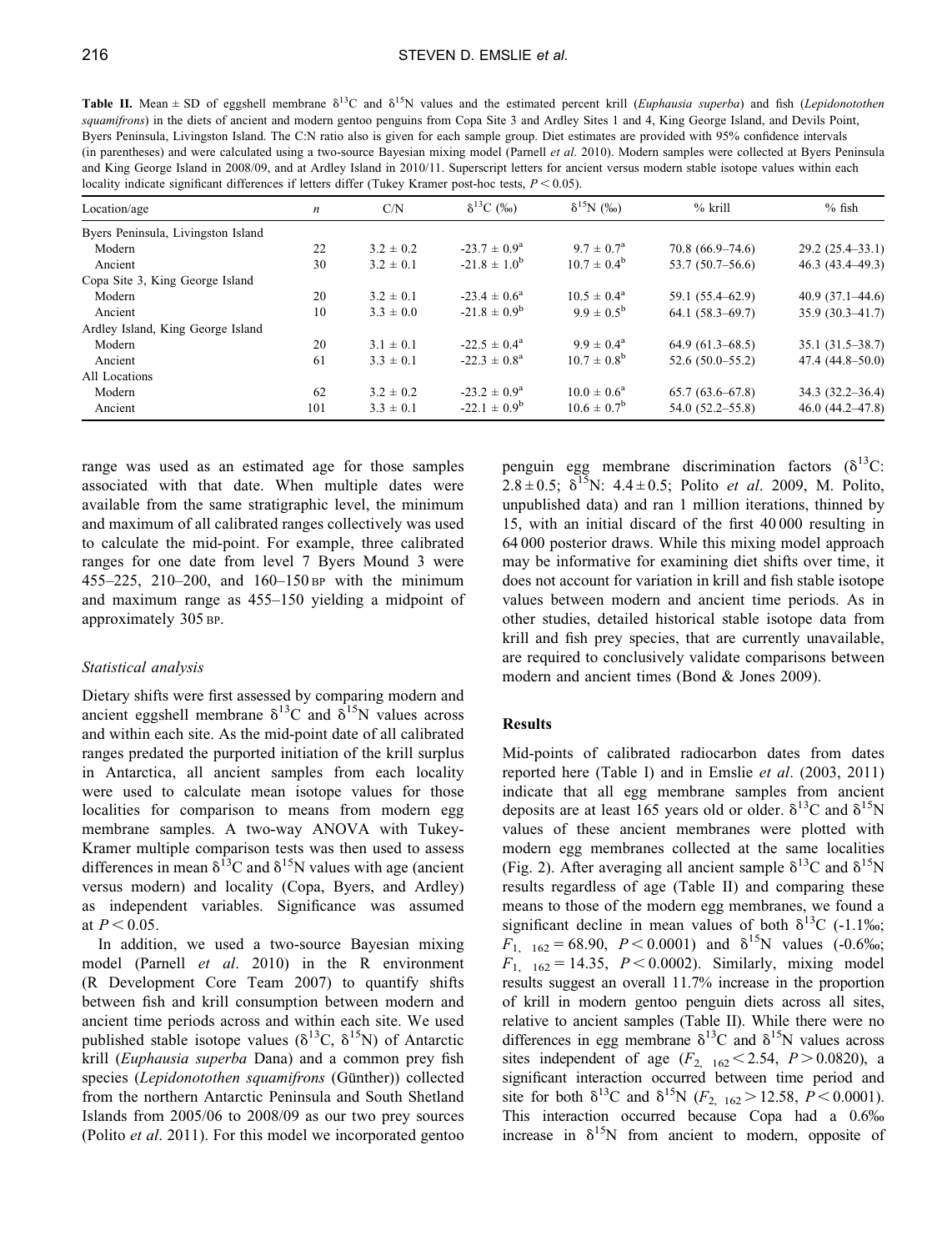Ardley and Byers Peninsula which exhibited a 0.8–1.0% decrease. In addition, Ardley showed only a slight decrease of 0.2% in  $\delta^{13}$ C from ancient to modern in contrast to a more significant decrease of 1.9% at Byers Peninsula and 1.6% at Copa [\(Table II](#page-3-0)). Our isotopic mixing model suggests a 12.3% and 17.1% increase in the proportion of krill in modern gentoo penguin diets at Byers Peninsula and Ardley Island, respectively, relative to ancient samples [\(Table II\)](#page-3-0). In contrast, there was a 5% decrease in the proportion of krill in modern gentoo penguin diets at Copa relative to ancient samples, though 95% confidence intervals overlapped between these two time periods.

## **Discussion**

The significant decrease in both  $\delta^{15}N$  and  $\delta^{13}C$  values in ancient to modern egg membrane at Ardley Island and Byers Peninsula implies that a dietary shift occurred in gentoo penguins in accordance with the krill surplus hypothesis. However, shifts in gentoo penguin stable isotope values (all  $\langle 2\% \rangle$ ) were not as large as those found in Adélie penguins over the same time periods  $( $\sim$  4–6% decrease in  $\delta^{15}$ N and  $\sim$  8–10% decrease in$  $\delta^{13}$ C; Emslie & Patterson [2007\)](#page-5-0). Furthermore, our isotopic mixing model suggests a maximal 17.1% increase in the proportion of krill in modern relative to ancient diets. These small shifts in gentoo penguin diets during the krill surplus may be indicative of their generally higher propensity to consume fish relative to other *Pygoscelis* penguin prey species. For example, the diets of breeding Adélie and chinstrap penguins in the South Shetland Islands are dominated by krill and often contain little fish (Trivelpiece *et al*. [1987\)](#page-5-0). In contrast, breeding gentoo penguins can feed from up to 21 to 37% on fish with males relying on this prey source more than females (Miller *et al*. [2010](#page-5-0)). Outside of the breeding season, non-krill prey such as fish and squid can comprise up to 58% of gentoo penguin diets (Jablonksi [1985](#page-5-0), Williams [1995](#page-5-0), Polito *et al*. [2011](#page-5-0)).

Because gentoo penguins feed relatively more on fish than the other pygoscelid penguins, it can be expected that their  $\delta^{15}$ N values will be higher and more variable between years and colonies. For example, our results suggest that modern diets of gentoo penguins at each of our three sites differed to varying degrees. This variation is also apparent in a recent study of modern Adélie and gentoo penguin eggshell isotopes from numerous colonies throughout the Antarctic Peninsula as well as the South Orkney and South Shetland Islands (Polito *et al*. [2011\)](#page-5-0). These authors found mean  $\delta^{15}N$  values to be up to 0.8% higher in gentoo penguins compared to Adélie penguins at the same location;  $\delta^{13}$ C values also were from 0.3 to 1.0% higher in gentoo penguins at these sites. The more eclectic diet in gentoo penguins has probably characterized this species in the past as well as today as suggested by the variation in  $\delta^{15}$ N that we observed among the three sites and time periods, with one site (Copa Site 3) even showing a slight increase in  $\delta^{15}N$  values in modern samples [\(Table II,](#page-3-0) [Fig. 2\)](#page-2-0).

Lorenzini *et al*. ([2009\)](#page-5-0) suggest that high nitrogen values in ornithogenic sediment due to ammonia volatilization (Mizutani & Wada [1988\)](#page-5-0) would explain high  $\delta^{15}N$  values in ancient eggshell reported by Emslie & Patterson [\(2007](#page-5-0)). However, the high values related to bacterially mediated volatilization occur only in the soil and in plants growing in that soil that utilize ammonia as their nitrogen source. Detrital remains that are allochthonous to the soil, including penguin bone, feather, and eggshell are not influenced by this process. This absence of an effect on eggshell is further evinced by the relatively low  $\delta^{15}N$ values  $10-16\%$  in penguin samples reported by Emslie & Patterson [\(2007](#page-5-0)) versus the very high values (31–35‰) in soil and cyanobacteria reported by Mizutani & Wada [\(1988](#page-5-0)). In addition,  $\delta^{15}N$  values on modern versus ancient gentoo penguin egg membranes reported here display opposite trends, i.e. decreases at two sites and an increase at one (Copa Site 3). Such trends would not occur if volatilization was impacting these remains. Thus, volatilization does not appear to influence ancient penguin remains in ornithogenic sediment and the argument presented by Lorenzini *et al*. ([2009\)](#page-5-0) is not valid.

Anthropogenic carbon may also influence  $\delta^{13}$ C values in marine and terrestrial ecosystems via the Suess effect (McNeil *et al.* 2001). These authors calculated a decrease in  $\delta^{13}$ C of -0.005  $\pm$  0.003‰ per year, or a negligible amount of -0.1% every 20 years. We believe the Suess effect has had only a slight influence on our results for penguin egg membranes because old carbon is consistently upwelling in the Antarctic Peninsula, especially in areas near many penguin colonies. Moreover, the gentoo penguin is known to forage primarily inshore (Trivelpiece *et al*. [1986, 1987](#page-5-0)), where upwelling would be most intense, though this behaviour can vary throughout their range (Lescroel  $\&$ Bost [2005\)](#page-5-0). However, Hilton *et al*. ([2006\)](#page-5-0) attributed a historic to modern decrease in  $\delta^{13}$ C in rockhopper penguin (*Eudyptes chrysocome*) feathers to changes in ocean productivity, even after correcting for a Suess effect of 0.34–0.75‰ in  $\delta^{13}$ C between 1840 and 2000. The Suess effect corrections of Hilton *et al*. (2006) are for the sub-Antarctic and thus may be too high for the Antarctic. However, even an effect of half the magnitude they apply  $({\sim} 0.4\%)$  could account for a portion of the declines in  $\delta^{13}$ C in penguin egg membranes observed here and might act to bias mixing model estimates of penguin diet.

Our data indicate that gentoo penguins responded only slightly to the krill surplus, with variable responses depending on colony location. This response is not surprising given the large variation in dietary signals present in modern gentoo penguins at numerous locations throughout the Antarctic Peninsula (Polito *et al*. [2011](#page-5-0)). Additional ancient sites are needed from other regions of